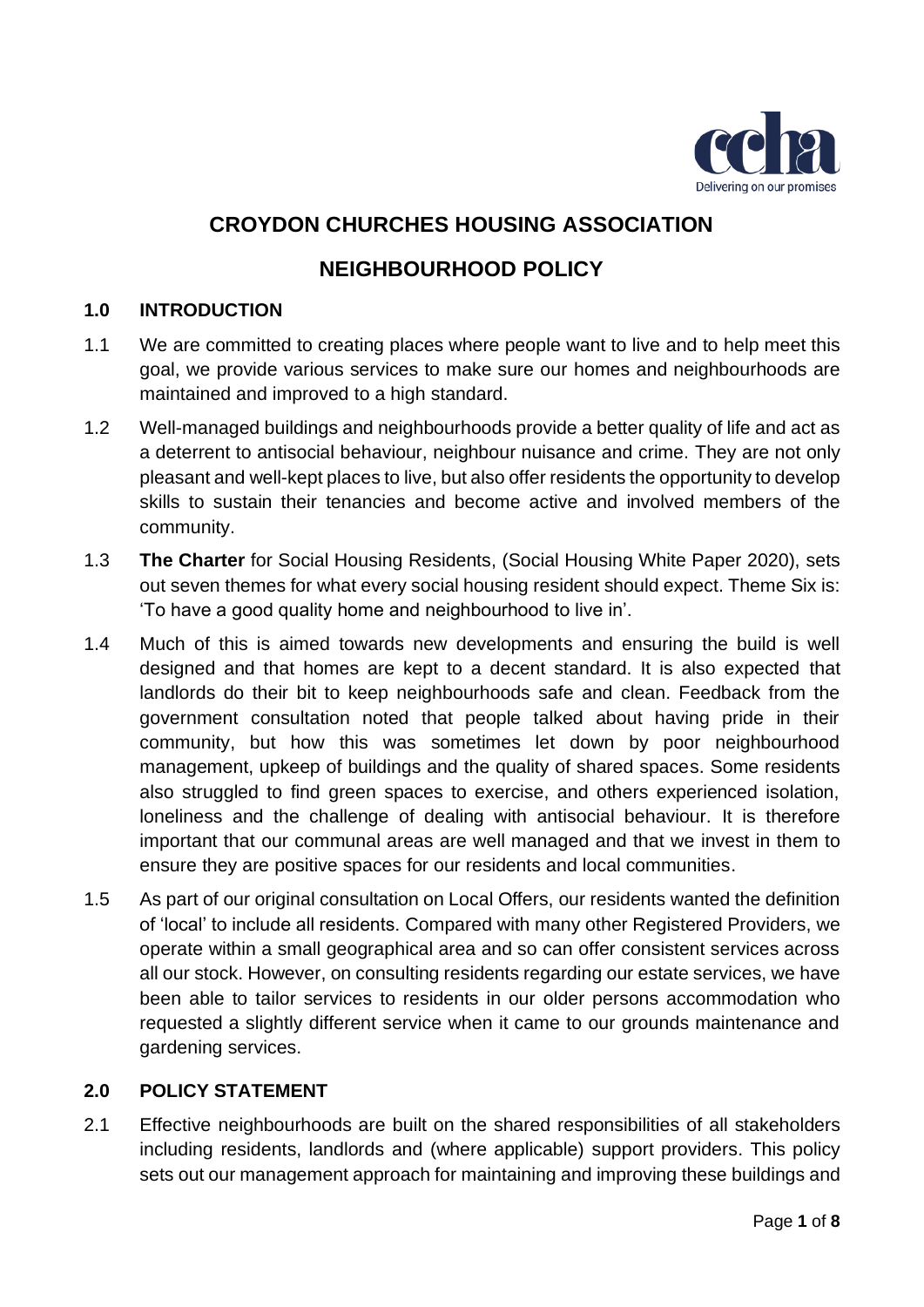neighbourhoods. This policy covers general needs including affordable rents, London living rent, shared ownership and leasehold properties managed by the Neighbourhoods Team, as well as supported housing and housing for older people which are managed by the Housing Services Team under our Intensive Housing services.

- 2.2 Our responsibilities as landlords include:
	- providing quality services to maintain accommodation, communal and external areas in a good state of repair and cleanliness;
	- periodic estate inspections by officers responsible for a patch;
	- giving residents a variety of options for involvement in how those services are delivered, how performance is monitored and satisfaction assessed;
	- making improvements to neighbourhoods in consultation with residents;
	- working in partnership with those support providers delivering services to our more vulnerable residents;
	- ensuring we meet our Health and Safety obligations;
	- working in partnership to deal effectively with antisocial behaviour and neighbour nuisance via our Antisocial Behaviour Policy;
	- supporting resident initiatives which build good neighbourly relationships and a sense of community, and;
	- multi-agency working for the benefit of the areas our residents live in.
- 2.3 Residents' responsibilities include:
	- complying with the terms of the tenancy agreement, licence or lease;
	- helping us keep communal areas clean and tidy;
	- making sure private gardens and homes are well maintained and that any repairs are reported;
	- reporting antisocial behaviour and nuisance, and;
	- being a considerate neighbour and not causing antisocial behaviour within the community.
- 2.4 Landlord and resident responsibilities are fully detailed in our tenancy agreements, leases and licence agreements.
- 2.5 The Director of Customers (DoC) and Director of Homes (DoH) have responsibility for ensuring that competent individuals are appointed to manage and maintain our neighbourhoods.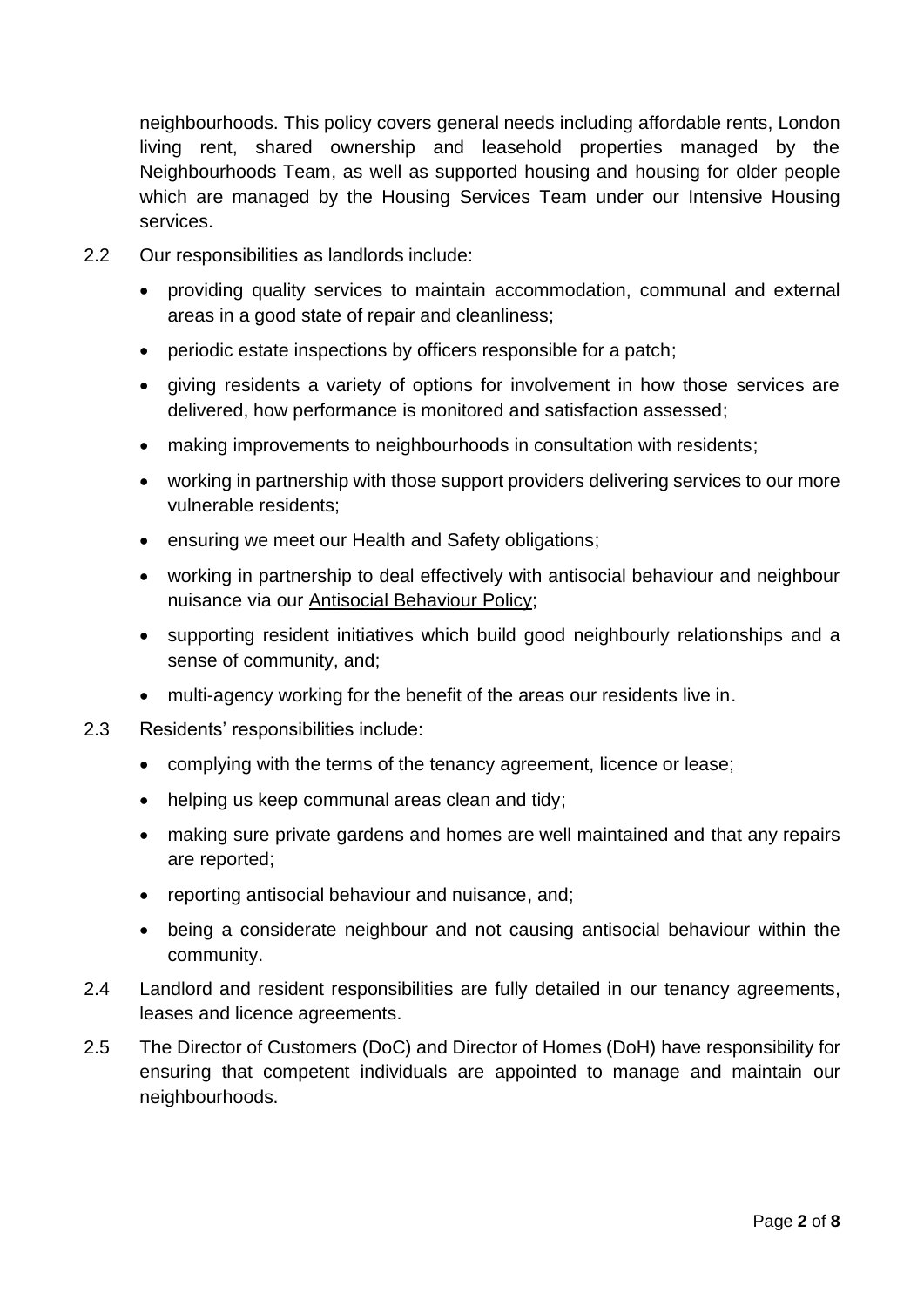# **3.0 WORKING IN PARTNERSHIPS WITH RESIDENTS**

- 3.1 *Engagement and consultation* Resident engagement is central to our work and a key part of building community cohesion. We are committed to working with all tenures of residents to do this. Previously, our commitments were explained in our Resident Involvement Strategy 2016-20. This is currently under review, and we are in the process of developing a new Customer Strategy which will detail our new resident engagement and communication commitments. This will ensure we meet the requirements of **The Charter** and the new consumer standards and sign up to 'Together with Tenants'. The Together with Tenants Charter aims to strengthen the relationship between residents and landlords by providing a framework to help us get our services right and make sure we are held accountable.
- 3.2 Current engagement includes monthly and transactional surveys, our Consultation Group and wide reaching consultation exercises which have included our Business Plan ccha2025, our estate services and repairs procurement and our new Customer Standards. Our new strategy will also look at how we can achieve better scrutiny by residents and ensure we achieve our strategic objective to have services shaped by our residents for our residents.
- 3.3 *Resident Profiling* We encourage and support joint working between all tenures of residents, staff and other partners to allow communities to flourish, and collect information about our residents to understand their needs better.
- 3.4 *Supporting our residents* We will work with residents through our Community Strategy to encourage stronger communities and neighbourhood wellbeing by addressing worklessness, homelessness and youth engagement as well as delivering on other community improvement initiatives.
- 3.5 *Dealing with Antisocial Behaviour* We are committed to working in partnership with all tenures of residents, staff and other partners to effectively tackle antisocial behaviour. This is explained in further detail in our Antisocial Behaviour Policy which is also under review.
- 3.6 *Intensive Housing Management* To maintain the quality of accommodation our Maintenance & Wellbeing Assistants and Maintenance Assistants regularly visit, encouraging residents to inform them of repairs that need to be actioned and to participate in Health and Safety checks. Residents living in supported accommodation are supported by a range of providers to help them in developing the skills needed to move on to permanent accommodation. For residents who live in our older person's accommodation, welfare checks are carried out and sign-posting and referrals for support services are in place. This helps residents remain independent in their own homes for as long as they wish, where it is safe for them to do so. Our Aids and Adaptations Procedure sets out how we will support residents to remain independent by carrying out improvements and adaptations to their homes.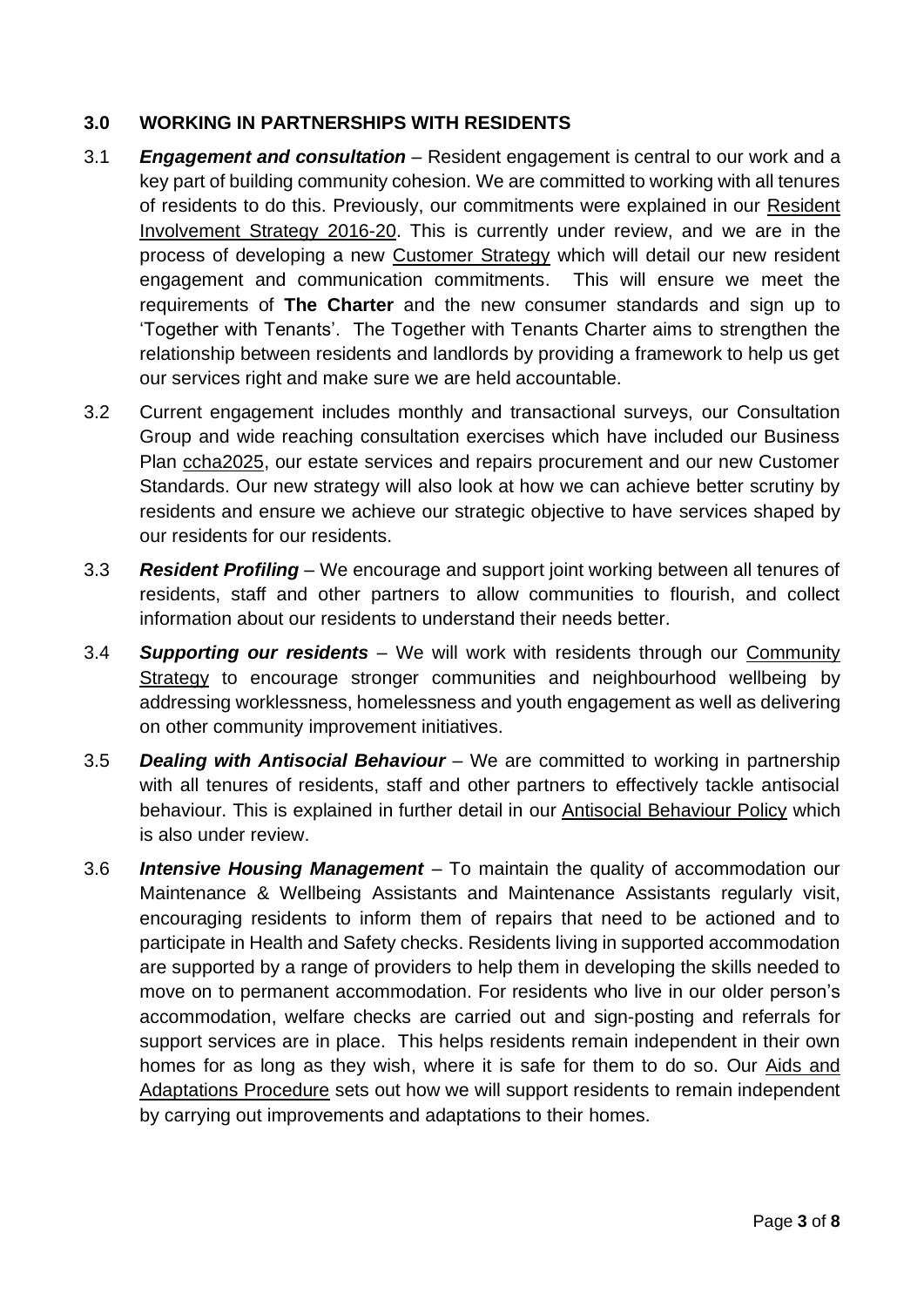3.7 *Safeguarding of Vulnerable Persons* – We work to ensure all residents are able to live safely within their home without fear of abuse. Our Safeguarding Policy details how we work to protect our residents.

# **4.0 SHARED ACCOMMODATION AND COMMUNAL AREAS**

- 4.1 These areas include:
	- shared doorways and any windows in communal areas;
	- hallways, stairs and lifts;
	- gardens and grassed areas;
	- bin stores and drying areas;
	- paths, roadways and parking areas, and;
	- any other common communal spaces that we manage.
- 4.2 *Repairs and Maintenance* We will ensure that communal areas and facilities are kept in good repair, adequately serviced and lit, kept free of litter, unwanted items and graffiti, and kept safe, clean, and secure. These will be completed in accordance with the timescales set out in our Repairs and Maintenance Standards.
- 4.3 *Health & Safety* To ensure the safety of all residents, items must not be stored in communal areas without our express permission – see our Residents Handbook. We will immediately remove any items assessed to be hazardous and may recharge the resident. More information around our approach to monitoring and mitigating the risk of fire can be found in our Fire Safety Policy and Procedures including details on our regular inspections and Fire Risk Assessments. We also carry our regular compliance checks for asbestos, electrics, gas, lifts and water hygiene.
- 4.4 *Building Checks –* These are undertaken on the communal areas of the buildings in housing for older persons each week and include estate inspections. Inspections for supported accommodation are carried out on either a weekly, fortnightly or quarterly basis depending on the service. Visits are scheduled on specific days which are publicised to residents so they are able to join or raise issues if they need to.
- 4.5 *Sustainability* We will work with local authorities to ensure the right rubbish and recycling facilities are provided. We will take action wherever possible against residents who dump rubbish and may recharge the costs of removal to the resident. Our approach to sustainability is set out in our Environmental Policy.
- 4.6 *Estate Inspections and Estate Action Days* Historically, these regular events give us an important opportunity to listen to the views of individual and groups of residents on the services provided and to identify any further issues. We will let residents know the times and dates in advance. The frequency will differ from estate to estate dependent on need, and the views of residents. For general needs estates, these are inspected monthly. More information can be found in the Estate Inspections Procedure.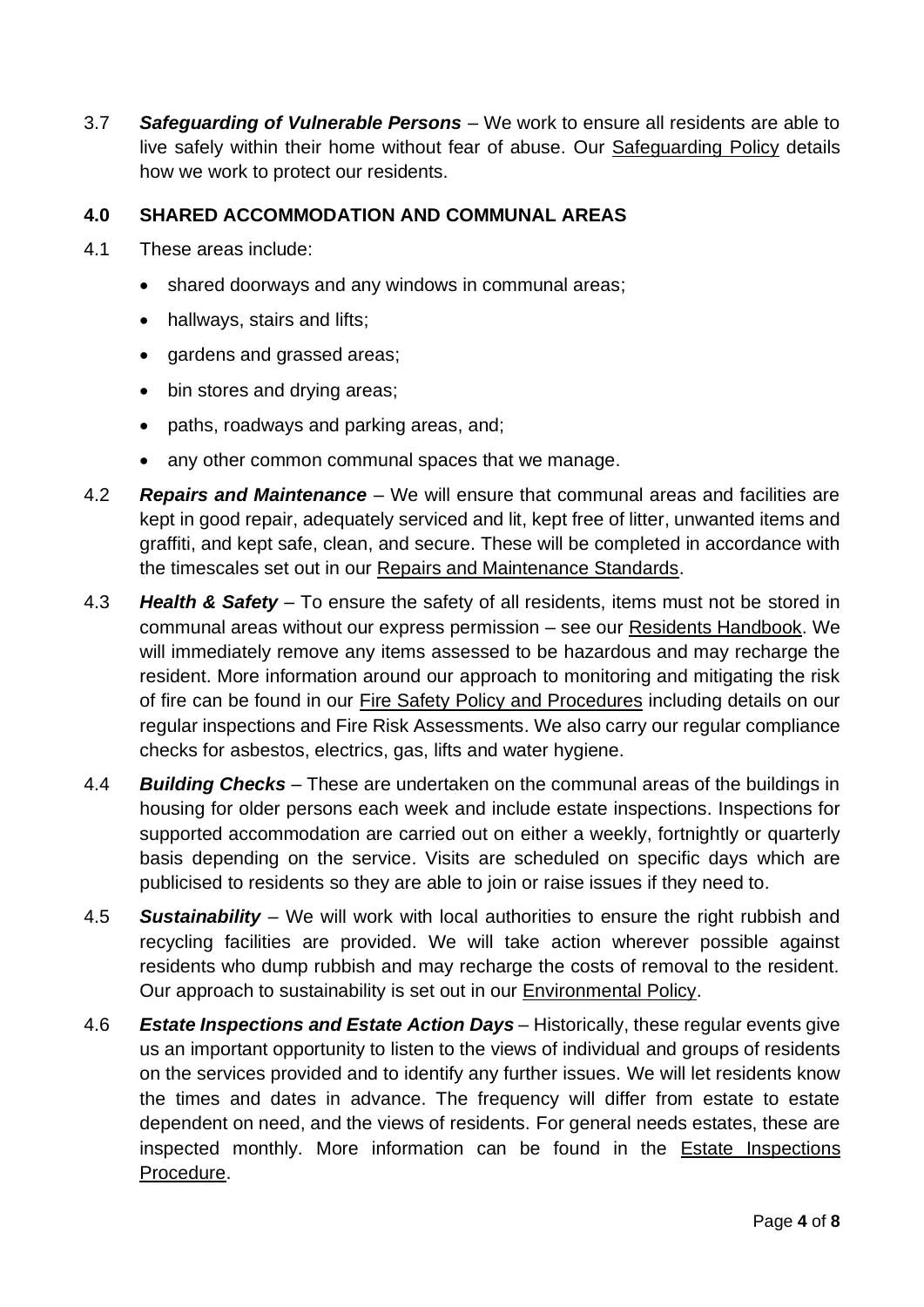- 4.7 *Smoke Free –* Within supported accommodation there are a number of shared houses. These are completely smoke free with no smoking permitted within any part of the building, including bedrooms. See Smoke Free Procedure. In all other supported and older person's accommodation, smoking is not permitted in communal areas but is allowed in each individual's own private dwelling.
- 4.8 *Misuse of Drugs –* We are committed to achieving the right balance between social inclusion and community safety. While we aim to provide an accessible and inclusive service, we also recognise that we have a duty to provide a safe environment for all residents, staff, contractors and visitors, and to be sensitive to the local community. See Misuse of Drugs Procedure.

# **5.0 NEIGHBOURHOOD INVESTMENT**

- 5.1 *Pro-active Asset Management* We invest in our properties via the delivery of planned and cyclical works which service to improve communal environments within neighbourhoods and enhance quality of life. Details of our approach can be found in our Asset Management Strategy. We are also careful about the sites we choose to develop and the specifications and work closely with housing management teams and Property Services. Details of our approach can be found in our Development Strategy.
- 5.2 *The President's Fund* This is an annual fund linked to delivering estate improvements that residents want to see, as well as to provide added value to services – for example improving the quality of life for residents, allocating money for specific projects and encouraging groups of residents to join together for events. The fund is resident-led and many initiatives benefitting our neighbourhoods have been made possible through the fund. See the Community Strategy.
- 5.3 *'Consortia' neighbourhoods* A 'consortia' neighbourhood is when more than one landlord has properties within a specified area. Most will have a consortia agreement which sets out the responsibilities of each landlord. Plans for improvement will be consulted on with all residents and cost divided among landlords. Less formal arrangements may be put in place where we have co-joining land and/or properties with other registered providers and private landlord.
- 5.4 *Resident improvements* We support residents enhancing their homes through alterations and improvements, but acknowledge that as part of a wider community, certain standards must be met. All residents need written permission before installing items such as satellite dishes/aerials and sheds. We will not unreasonably refuse consent. See Residents Handbook.
- 5.5 *Abandonments and squatters* We are aware of the negative impact that abandoned properties can have on our neighbourhoods, particularly when these are subsequently squatted in. We will take prompt action to ensure the safety and security of abandoned properties and to bring them back into occupation as soon as practicable. For more information, please see Abandonment Procedure and Squatters Procedure.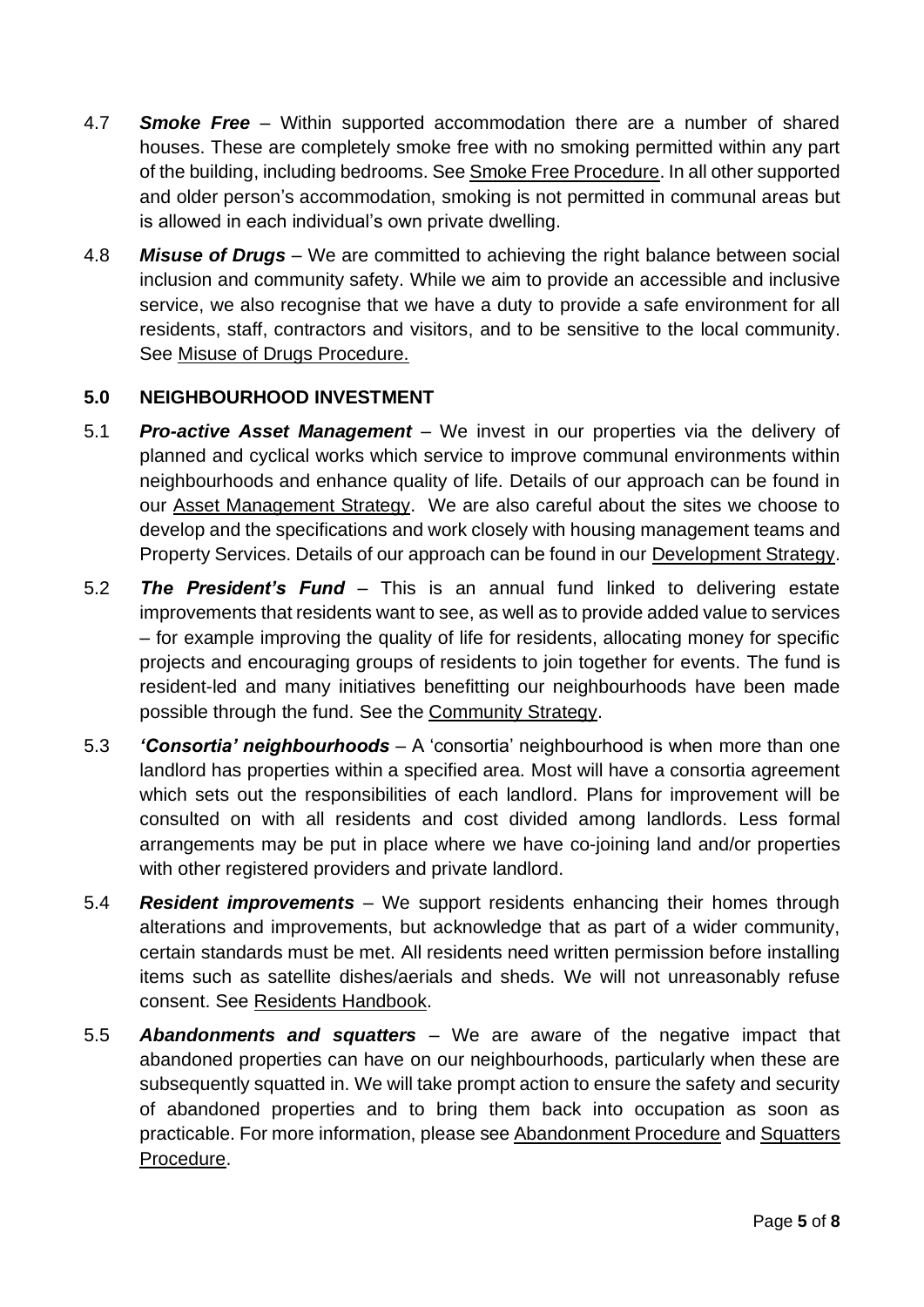- 5.6 *Sub-letting* We take seriously any tenancy fraud such as sub-letting and will seek to take action to recover properties where we can prove this is happening. See Tenancy Policy for more information.
- 5.7 *Pets* We appreciate that keeping a pet can be important to mental health and wellbeing. We will therefore consider requests on a case by case basis. See Pets Procedure for more information.

# **6.0 RUNNING A BUSINESS FROM HOME**

- 6.1 We support residents who wish to run a business from home, but acknowledge that as part of a wider community, certain standards must be met.
- 6.2 All residents need written permission before starting a business from home. We will not unreasonably refuse consent.

# **7.0 VEHICLES**

- 7.1 Vehicles are an essential part of many residents' lives. Our aim is to reduce irresponsible parking, parking-related disputes, dumping of illegal vehicles and resolve access problems for emergency vehicles. We will work in partnership with residents and other local groups to do this. This may result in a reputable company being appointed to operate a parking scheme. See Abandoned Vehicle Procedure.
- 7.2 *Abandoned and un-roadworthy vehicles* We will work with the relevant authorities to arrange removal and disposal of abandoned and un-roadworthy vehicles. Any costs may be recovered according to our Recharge Policy and any local procedures.
- 7.3 *Caravans, trailers, oversized and recreational vehicles* The approach taken will be tailored to the individual situation and the local environment. It will often depend on whether the vehicle is parked in a front or a back garden, or in a driveway. We will not unreasonably refuse a resident's request but will take into account the terms of the tenancy agreement or lease and any covenants.

#### **8.0 SNOW**

8.1 Gritting after snow fall will not be undertaken on all estates. Decisions will be taken locally based on the vulnerabilities of residents and the feasibility of resourcing gritting work. Grit bins are in place at most of our older persons accommodation and the option to use them is built into the contract of our grounds maintenance contractor.

#### **9.0 PLAYGROUND EQUIPMENT**

- 9.1 Play is an important part of children's' wellbeing and development. Where we own play areas, we will ensure equipment is safe to use, properly inspected and fit for purpose.
- 9.2 We will carry out or nominate a reputable company to regularly inspect play equipment according to the relevant legislation working to a locally agreed timetable. See Playgrounds Procedure.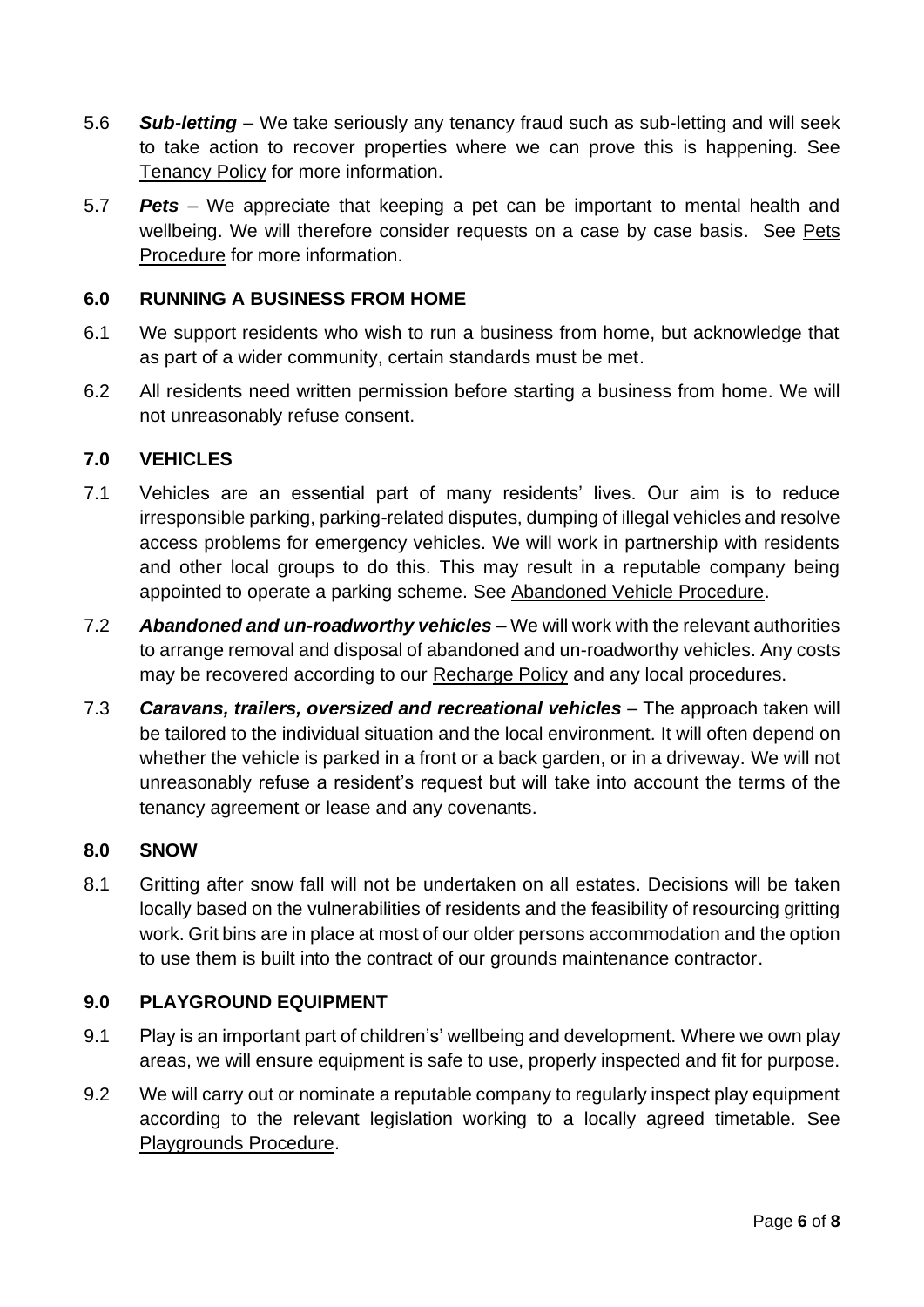# **10.0 COMPLAINTS**

10.1 We aim to deliver quality services. However, if any residents have a complaint about our services, we will address it using our Complaints Procedure. See Complaints Policy.

#### **11.0 MONITORING AND PERFORMANCE**

11.1 Through resident surveys and performance management information, we measure satisfaction and how we are doing in terms of our services and the quality of our neighbourhoods. We publish much of this information so residents can see how we are doing, and we use it to see where and how we need to improve. We will continue to develop these measures in line with the Tenant Satisfaction Measures currently being consulted on as part of the Social Housing White Paper and new Consumer Standards.

# **12.0 EQUALITY AND DIVERSITY**

- 12.1 We will ensure everyone is treated fairly and without discrimination, regardless of their race, gender, sexual orientation, disability, religion or belief, gender re-assignment, pregnancy and maternity, marriage and civil partnership and age. We will promote inclusion, challenge discrimination, and seek to make reasonable adjustments to ensure that everyone can access our services and that no one is excluded inappropriately from any services or activities provided by us. See our Equality, Diversity and Inclusion Strategy.
- 12.2 An Equality Impact Assessment has been undertaken and has indicated that this policy would not discriminate against any specific groups.

#### **13.0 DATA PROTECTION**

- 13.1 Under the Data Protection Act 2018 and the Human Rights Act 1998, all personal and sensitive organisational information, however received, is treated as confidential. We are required to collect and hold certain types of data on residents in order to carry out our business requirements and fulfil our service obligations.
- 13.2 For the purposes of this policy and how we manage the information that we hold on individuals as part of its delivery, ccha will comply with its obligations under GDPR including ensuring that the appropriate data sharing agreements are in place with all of the partnering organisations we look to work with. A Data Protection Impact Assessment has been undertaken as part of this policy review.